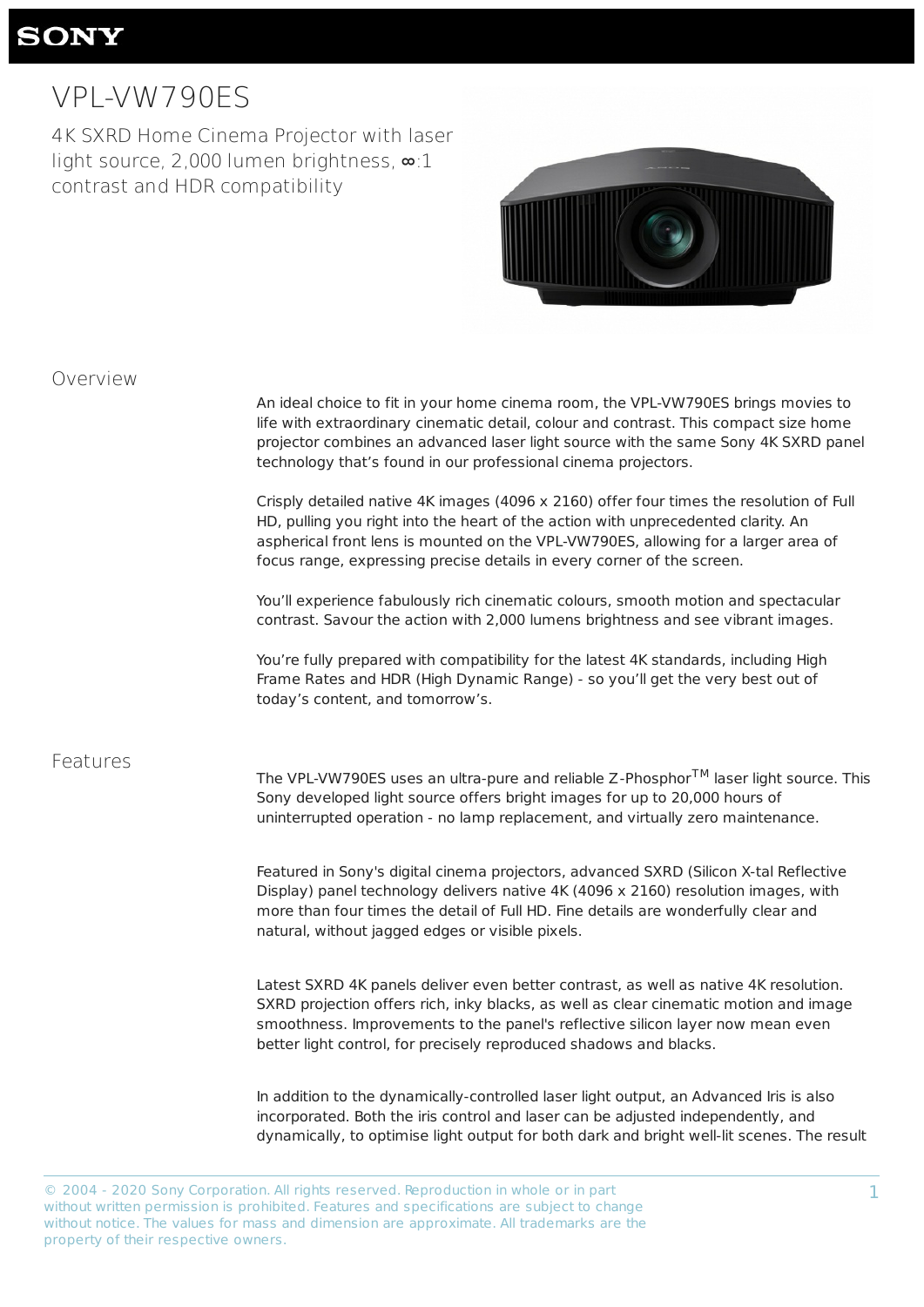2

Exclusive Reality Creation technology analyses images right down to the pixel level. It uses powerful pattern-matching algorithms developed over years of movie production to enhance image crispness without increasing digital picture noise. It also upscales existing full HD Blu-ray Disc™ and DVD movies to near 4K quality.

is deeper blacks than ever, as well as bright, vibrant colours where needed. The infinite dynamic contrast makes every scene spring to life with detail and realism.

Optimum focus is achieved, not only optically but digitally, by the Digital Focus Optimiser. It compensates the possible optical degradation of the lens in advance then outputs the optimum corrected images, so that even the focus in the corners is better than ever.

The powerful video processor in the VPL-VW790ES offers Motionflow $^{\mathsf{TM}}$  for smooth and clear motion, even when viewing 4K content. Motionflow adds frames to reduce blur, while maintaining brightness, making it ideal for fast-moving sports content. Cinema purists can choose True Theatre mode to retain the original 24fps.

Get the most from today's UHD Blu-ray and streaming services with High Dynamic Range. HDR video offers an expanded brightness range that delivers more realistic, high-contrast images and brilliant colours. Compatible with both HDR10 and HLG (Hybrid Log-Gamma) formats. Sony's home cinema projectors reproduce colour and contrast that's faithful to the creator's intention.

With an increase in 4K HDR 60P content, the VPL -VW790ES is now HDMI 18 Gbps compatible for smoother expressions of gradations.

Enjoy the action with up to 2,000 lumens brightness from the laser light source, for vibrant images on screens.

Store lens, zoom, and shift settings for up to five screen formats for easy recall. Picture Position Memory remembers key settings so you can quickly watch movies in the ideal format. Match aspect ratios, including 16:9 and Cinemascope, and store these settings in the projector.

Quickly set the picture to what you're watching or playing. Select from nine calibrated picture modes, including two theatre film modes, cinema digital, reference, TV, photo, game, bright cinema, and bright TV. An advanced HSV (Hue Saturation Value) colour tuning tool gives you even more control.



Display System 4K SXRD panel, projection system



#### Size of effective display area 0.74" x 3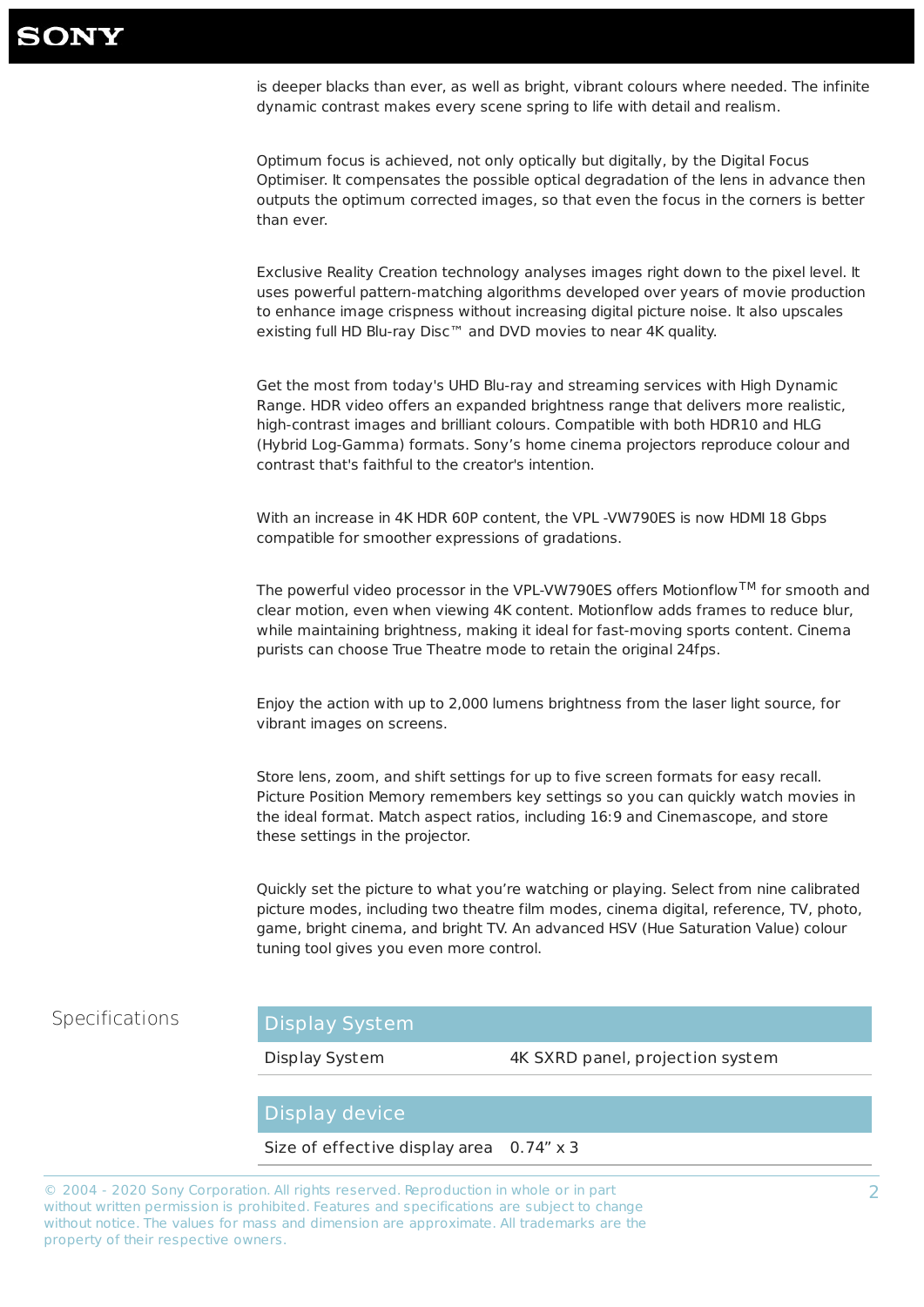3

| Number of pixels               | 26,542,080 (4096 x 2160 x 3) pixels               |
|--------------------------------|---------------------------------------------------|
|                                |                                                   |
| <b>Projection lens</b>         |                                                   |
| <b>Focus</b>                   | Powered                                           |
| Zoom                           | Powered (Approx. x2.06)                           |
| Lens shift                     | Powered<br>Vertical: +85% -80% Horizontal: +/-31% |
| Throw ratio*1                  | $1:38:1$ to $2:83:1$                              |
|                                |                                                   |
| Light source                   |                                                   |
| Light source                   | Laser diode                                       |
|                                |                                                   |
| <b>Screen size</b>             |                                                   |
| Screen size                    | 60" to 300" (1,524 mm to 7,620 mm)                |
|                                |                                                   |
| Light output                   |                                                   |
| Light out put                  | 2,000 lm                                          |
|                                |                                                   |
| Colour light output            |                                                   |
| Colour light out put           | 2,000 lm                                          |
|                                |                                                   |
| Dynamic contrast               |                                                   |
| Dynamic contrast               | $\infty$ :1                                       |
|                                |                                                   |
| Displayable scanning frequency |                                                   |
| Horizontal                     | 19 kHz to 72 kHz                                  |
| Vertical                       | 48 Hz to 92 Hz                                    |

# Accepted digital signals

Accepted digital signals

720 x 576/50p, 720 x 480/60p, 1280 x 720/50p, 1280 x 720/60p, 1920 x 1080/50i, 1920 x 1080/60i, 1920 x 1080/24p, 1920 x 1080/50p, 1920 x 1080/60p, 3840 x 2160/24p, 3840 x 2160/25p, 3840 x 2160/30p, 3840 x 2160/50p, 3840 x 2160/60p, 4096 x 2160/24p, 4096 x 2160/25p, 4096 x 2160/30p, 4096 x 2160/50p, 4096 x 2160/60p

## OSD language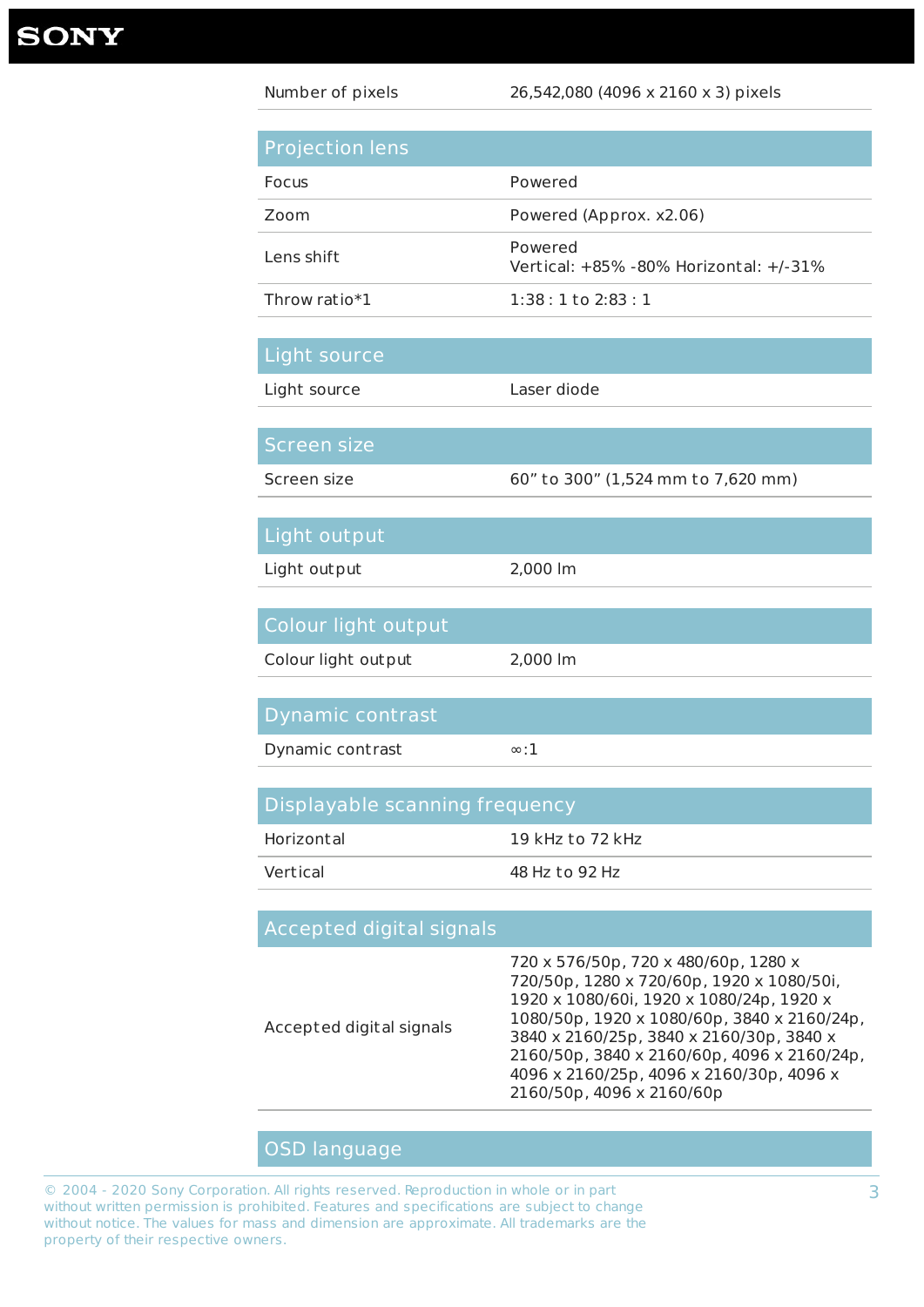4

|              | 18-languages (English, Dutch, French, Italian, |
|--------------|------------------------------------------------|
|              | German, Spanish, Portuguese, Turkish, Polish,  |
| OSD language | Russian, Swedish, Norwegian, Japanese,         |
|              | Simplified Chinese, Traditional Chinese,       |
|              | Korean, Thai, Arabic)                          |

## INPUT OUTPUT (Computer / Video / Control)

| HDMI1 / HDMI2 $*2$ | Digital (RGB/Y Pb/Cb Pr/Cr)   |
|--------------------|-------------------------------|
| <b>Trigger</b>     | Minijack, DC 12 V Max. 100 mA |
| Remote             | RS-232C, D-sub 9-pin (male)   |
| LAN                | RI45, 10Base-T/100BASE-TX     |
| IR IN              | Mini Jack                     |
| <b>USB</b>         | DC 5 V, Max. 500 mA           |

#### Picture processor

Picture processor X1 for projector

## Acoustic noise

Acoustic noise 24 dB \*3

#### Operating temperature / Operating humidity

Operating temperature / Operating humidity 5°C to 35°C (41°F to 95°F) / 35% to 85% (no condensation)

#### Storage temperature / Storage humidity

Storage temperature / Storage humidity -20°C to +60°C (-4°F to +140°F) / 10% to 90% (no condensation)

#### Power requirements

Power requirements AC 100 V to 240 V, 4.3 A to 1.8 A, 50/60Hz

#### Power consumption

| Power consumption | 430 W                                                                                                                                                    |
|-------------------|----------------------------------------------------------------------------------------------------------------------------------------------------------|
| Standby           | 0.4 W (when "Remote Start" is set to "Off")                                                                                                              |
| Networked Standby | 1.0W (LAN) (when "Remote Start" is set to<br>$"On"$ )<br>When a LAN terminal is not connected, it<br>becomes a low power consumption mode<br>$(0.5 W)$ . |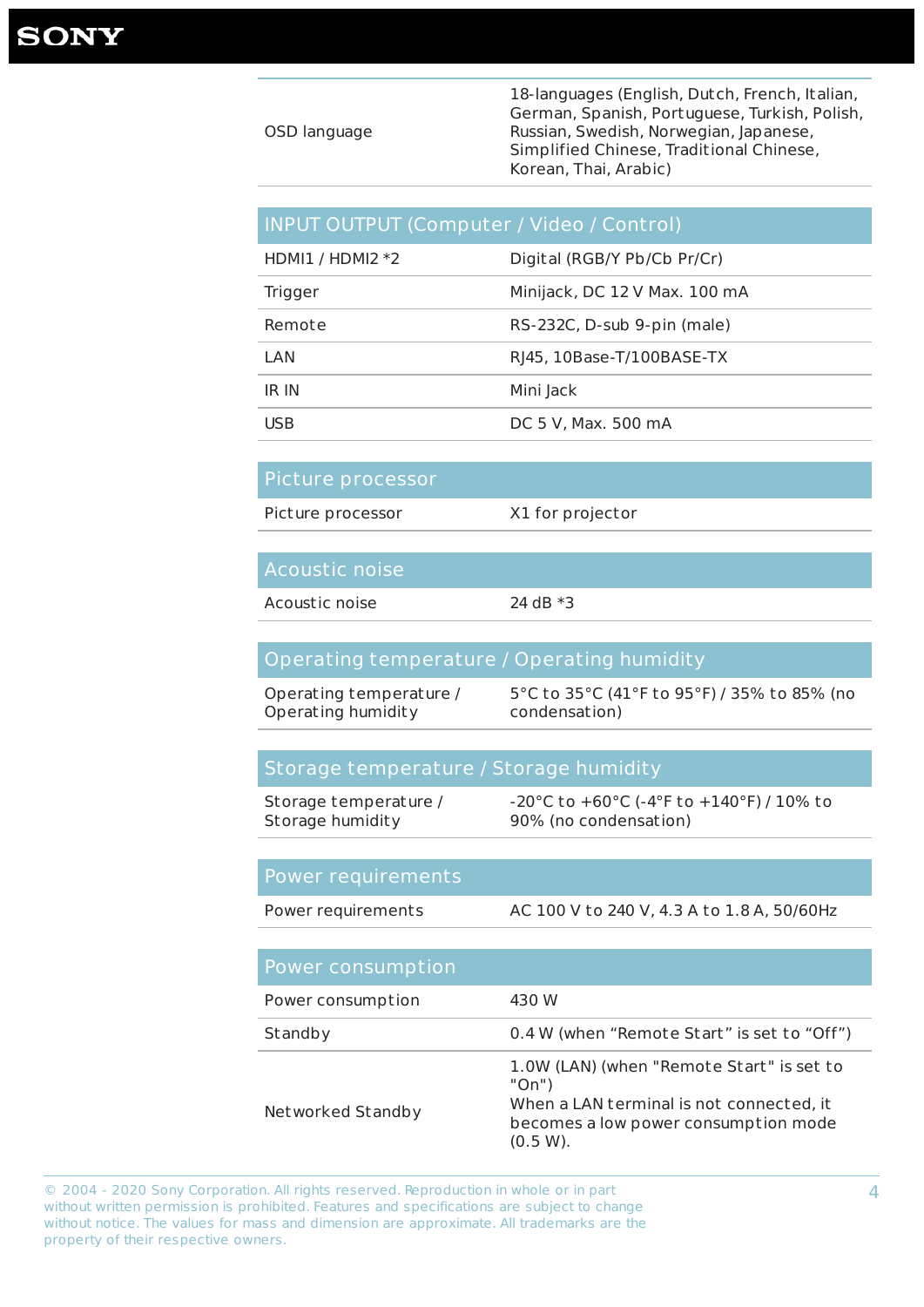Dimensions (W x H x D) (without protrusions)

### Standby Mode / Networked Standby Mode Activated

Standby Mode / Networked Standby Mode Activated

After about 10 Minutes

#### 3D

3D capability Yes

3D emitter Built-in RF emitter

#### Dimensions (W x H x D) (without protrusions)

560 x 223 x 496 mm 22 1/16 x 8 25/32 x 19 17/32 inches

#### Mass

Mass Mass Approx. 20 kg / 44 lb

#### Supplied accessories Supplied accessories RM-PJ24 Remote Commander (1) Size AA (R6) Manganese Batteries (2) Lens Cap (1) AC Power Cord (1) Operating Instructions (CD-ROM) (1) Quick Reference Manual (1) Safety Regulations (1)

| <b>Notes</b> |                                                                                                    |
|--------------|----------------------------------------------------------------------------------------------------|
| $*1$         | Display size: 16:9                                                                                 |
| ∗ว           | Both HDMI inputs are compatible with HDCP<br>2.2.                                                  |
| ∗3           | This value is approximate. Depends on the<br>projector setting condition and usage<br>environment. |